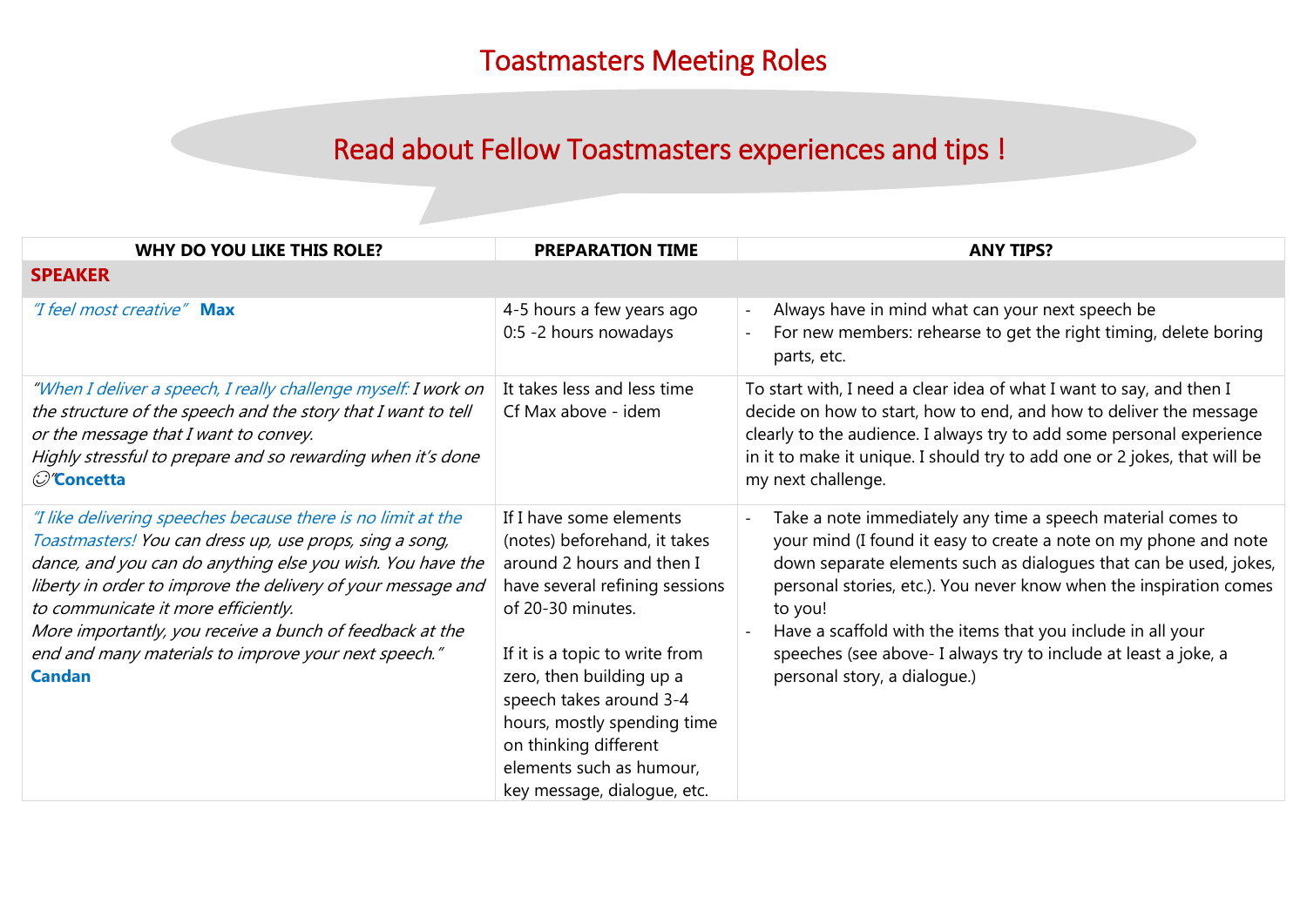| "I like the creative writing process. Drafting a good speech,<br>in my view is art. There are many elements to take into<br>accounts: the story line, structure, use of language, but also<br>many psychological elements: how to create a connection<br>with the audience?" Michael | For the speeches that I have<br>done, this varies between 2-3<br>hours to more than 20 hours<br>for an area contest speech.<br>Delivering an outstanding<br>speech that has the ability to<br>score well in a contest above<br>club level would take any<br>speaker at least 20 hours<br>(including rehearsals) on the<br>world stage, rather think of<br>hundreds. |  | There are so many things to think of, that I have created a speech-<br>writing checklist (available on the website). Really checking all<br>the points helps improving it.<br>Write for the ear, not for the eye. Speech writing is different from<br>writing articles.<br>Always ask yourself "what do I want my audience to know, feel or<br>do after my speech" |  |  |
|--------------------------------------------------------------------------------------------------------------------------------------------------------------------------------------------------------------------------------------------------------------------------------------|---------------------------------------------------------------------------------------------------------------------------------------------------------------------------------------------------------------------------------------------------------------------------------------------------------------------------------------------------------------------|--|--------------------------------------------------------------------------------------------------------------------------------------------------------------------------------------------------------------------------------------------------------------------------------------------------------------------------------------------------------------------|--|--|
| <b>EVALUATOR</b>                                                                                                                                                                                                                                                                     |                                                                                                                                                                                                                                                                                                                                                                     |  |                                                                                                                                                                                                                                                                                                                                                                    |  |  |
| "Evaluation is the essence of learning. Being an evaluator<br>allows you to really help someone improving.<br>Effective feedback can make someone instantly make a<br>better speaker than before." Michael                                                                           | The only preparation is to<br>eventually exchange with the<br>speaker if there are specific<br>things to pay attention to<br>and to understand the<br>purpose of the speech.                                                                                                                                                                                        |  | Rather than giving too much generic advice, reflect how you<br>personally experienced the speech and what would have helped to<br>make it better for you.<br>Be honest and clear and do not add 'softening language'. Often<br>heard example: "you went 1 minute overtime but we forgive you<br>as you had so much interesting content to share"                   |  |  |
| <b>GENERAL EVALUATOR</b>                                                                                                                                                                                                                                                             |                                                                                                                                                                                                                                                                                                                                                                     |  |                                                                                                                                                                                                                                                                                                                                                                    |  |  |
| "This is a very interesting role, quite challenging and a very<br>good exercise to develop active listening, be synthetic and<br>convey constructive messages across specific roles and<br>about the evening." Sophie                                                                | It does not require<br>preparation, except if I need<br>to refresh my memory about<br>the role's expectation; I take a<br>quick look at our wiki page.                                                                                                                                                                                                              |  | Be ready to take short notes following the order of the agenda<br>and the roles that you need to evaluate. It will help you as a<br>quideline.<br>Give examples of what the participants you evaluate have<br>said/done during the evening to illustrate your evaluation and add<br>recommendation.                                                                |  |  |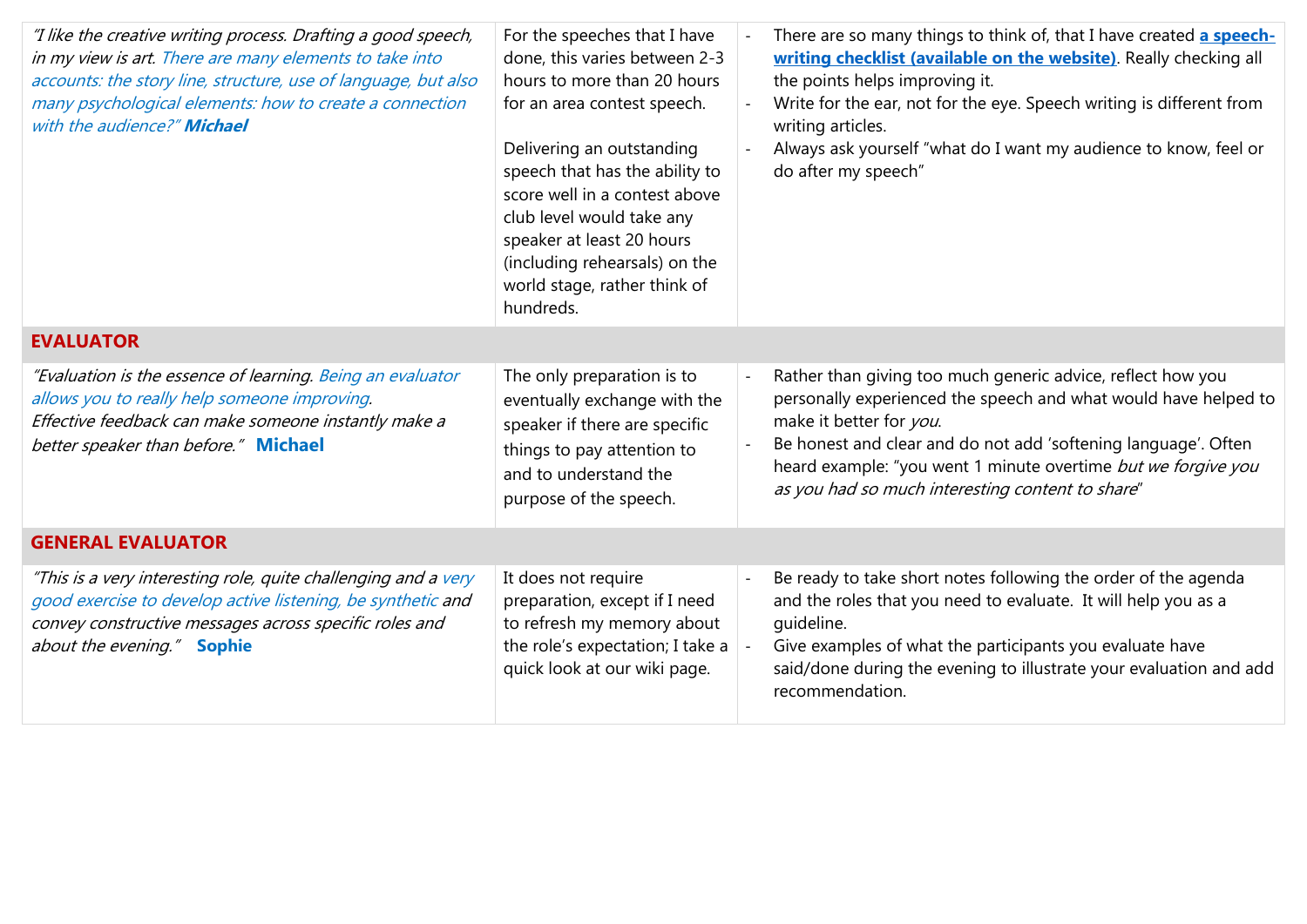## **TOASTMASTER OF THE EVENING**

| "I see being TME as hosting a party, you need to pick the<br>venue, the menu, the theme and send the invitations.<br>As host, you need to be organised, to follow the structure of<br>the meeting, flexible, to respond to what participants say,<br>and mindful, to make sure everyone enjoys the evening!"<br><b>Adrien</b>                                                                  | It probably takes me about 5<br>hours in total; the first time<br>took me a little longer<br>though I think about the<br>theme for weeks! | I think PowerPoint is an excellent media and I organise myself to have<br>one slide per items on the agenda.                                                                                                                       |  |  |  |
|------------------------------------------------------------------------------------------------------------------------------------------------------------------------------------------------------------------------------------------------------------------------------------------------------------------------------------------------------------------------------------------------|-------------------------------------------------------------------------------------------------------------------------------------------|------------------------------------------------------------------------------------------------------------------------------------------------------------------------------------------------------------------------------------|--|--|--|
| "Because I get to set the evening's theme and I have the<br>perfect motivation to learn more about the topic.<br>Funnily, I feel under less pressure than when I do a speech."<br><b>Gráinne</b>                                                                                                                                                                                               | Hem, afraid to tot up the<br>hours here.                                                                                                  | Do not stress about filling the roles. Trust in "it will be all right on the<br>night!                                                                                                                                             |  |  |  |
| <b>JOKE OF THE DAY</b>                                                                                                                                                                                                                                                                                                                                                                         |                                                                                                                                           |                                                                                                                                                                                                                                    |  |  |  |
| "I like making people laugh." Doris                                                                                                                                                                                                                                                                                                                                                            | It can take days sometimes to<br>think of something.                                                                                      | Find a funny story to which everyone can relate.                                                                                                                                                                                   |  |  |  |
| <b>TABLE TOPIC</b>                                                                                                                                                                                                                                                                                                                                                                             |                                                                                                                                           |                                                                                                                                                                                                                                    |  |  |  |
| "One of the hardest aspects of public speaking is<br>impromptu speaking because it requires you to provide<br>information that falls into parameters you do not control.<br>What I like is the challenge of finding a question that is both<br>light enough for respondents not to feel pressured, but<br>unexpected enough that they cannot rely too much on<br>automatism."<br><b>Adrien</b> | About 2 hours, but only<br>because I include the time I<br>spend thinking about<br>questions.                                             | Keep the questions interesting and challenging by making sure they<br>cannot be answered with a simple "Yes/No" and allow room for<br>humour and creativity (Bonus points from your TME if you match the<br>theme of the evening!) |  |  |  |
| "I am quite a talker by nature and believe you can find<br>interesting questions in absolutely anything.<br>Table Topics is a good way to bring people back to good<br>memories from the past and understand their different<br>views of the future. " Gráinne                                                                                                                                 | About an hour if I put my<br>mind properly to it!                                                                                         | Add a funny or curious introduction to your question. It gets people<br>thinking.                                                                                                                                                  |  |  |  |